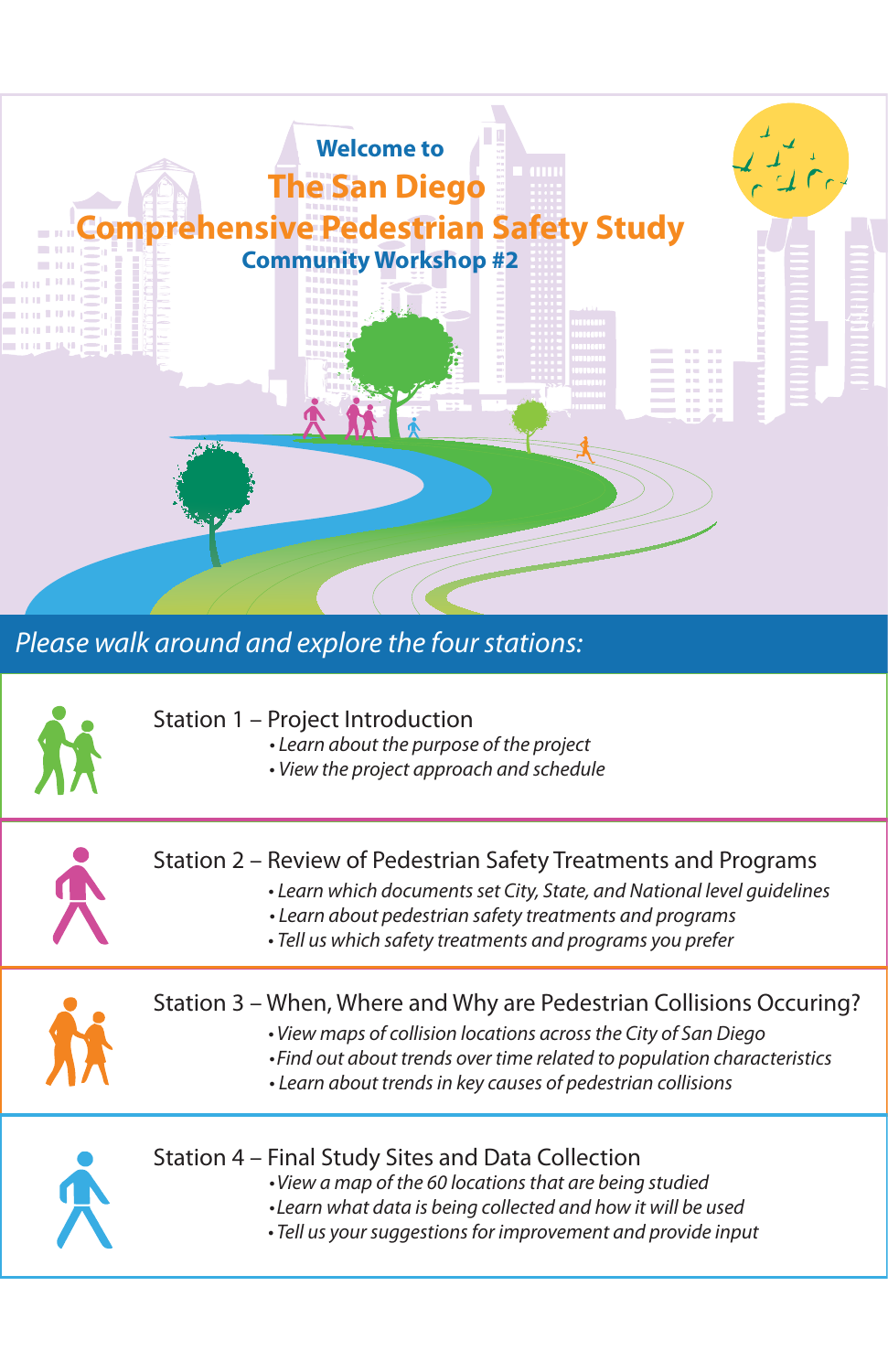

# **STATION 1 PROJECT INTRODUCTION**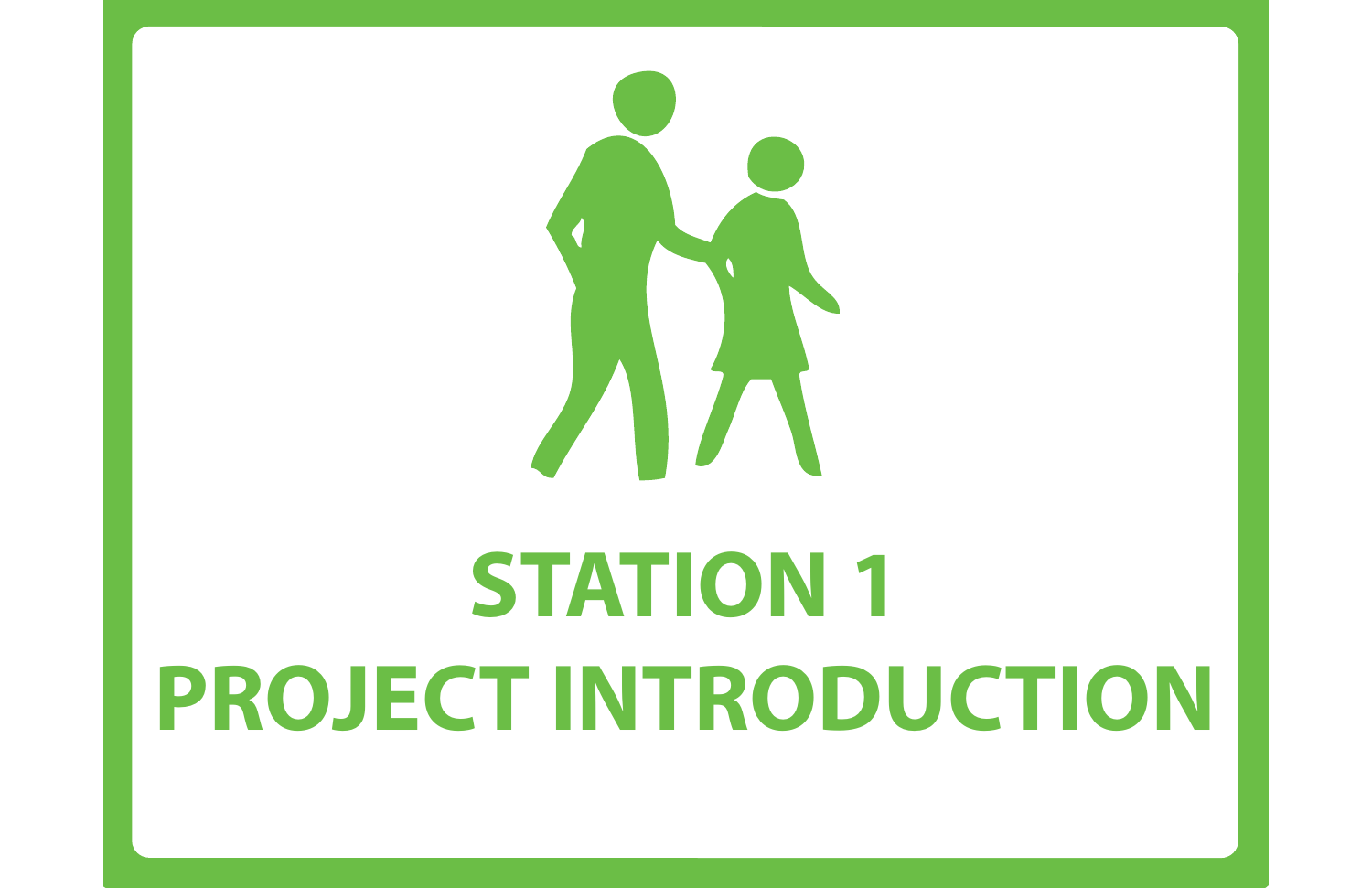



| <b>Monthly Project Schdule</b>                         | September | 2013-<br>October | 2013<br><b>Lovember</b> | 2013-<br>December | 1013<br>landari | <b>2014</b><br>February | <b>2014</b> |
|--------------------------------------------------------|-----------|------------------|-------------------------|-------------------|-----------------|-------------------------|-------------|
| <b>Task 1: Project Coordination &amp; Management</b>   |           |                  |                         |                   |                 |                         |             |
| Task 2: Community Outreach Strategy & Materials        |           |                  |                         |                   |                 |                         |             |
| Task 3: Community Workshops / Project Working Group    |           |                  |                         |                   |                 |                         |             |
| <b>Task 4: Existing Conditions</b>                     |           |                  |                         |                   |                 |                         |             |
| <b>Task 5: Citywide Pedestrian Collisions Analyses</b> |           |                  |                         |                   |                 |                         |             |
| Task 6: Define Study Sites and Conduct Data Collection |           |                  |                         |                   |                 |                         |             |
| <b>Task 7: Recommendations and Toolbox</b>             |           |                  |                         |                   |                 |                         |             |
| <b>Task 8: Draft Final Report</b>                      |           |                  |                         |                   |                 |                         |             |
| <b>Task 9: Prepare Final Report</b>                    |           |                  |                         |                   |                 |                         |             |
|                                                        |           |                  |                         |                   |                 |                         |             |

Community Workshop

Project Working Group Meeting

#### **Task 1: Project Coordination & Management**

#### **Task 2: Community Outreach Strategy & Materials**

- Community outreach plan
- Project fact sheet
- Community workshop flyer

#### **Task 3: Community Workshops / Project Working Group**

- Project introduction workshop
- Existing conditions and issue identification workshop
- Pedestrian safety guidelines workshop
- Bi-monthly project working group meetings

#### **Task 4: Existing Conditions**

- Summary of local, regional, state and national policies and guidelines
- Summary of nationwide research on techniques and new and innovative traffic control devices

#### **Task 5: Citywide Pedestrian Collision Analyses**

• Summary of citywide pedestrian collision trends in frequency and severity

#### **Task 6: Define Study Sites and Conduct Data Collection**

- Select 60 study sites
- Conduct peak period bike, pedestrian, and vehicle volume counts
- Perform vehicle gap studies
- Conduct field observations of driver yielding behaviors and pedestrian compliance
- · Perform speed studies

#### **Task 7: Recommendations and Toolbox**

• Create a user-friendly toolbox of recommendations summarizing engineering, educational, and enforcement solutions appropriate for a range of contexts

#### **Task 8: Draft Final Report**

- Citywide pedestrian collision trend analysis
- Pedestrian safety analysis
- · Pedestrian toolbox

#### **Task 9: Prepare Final Report**

• Final report